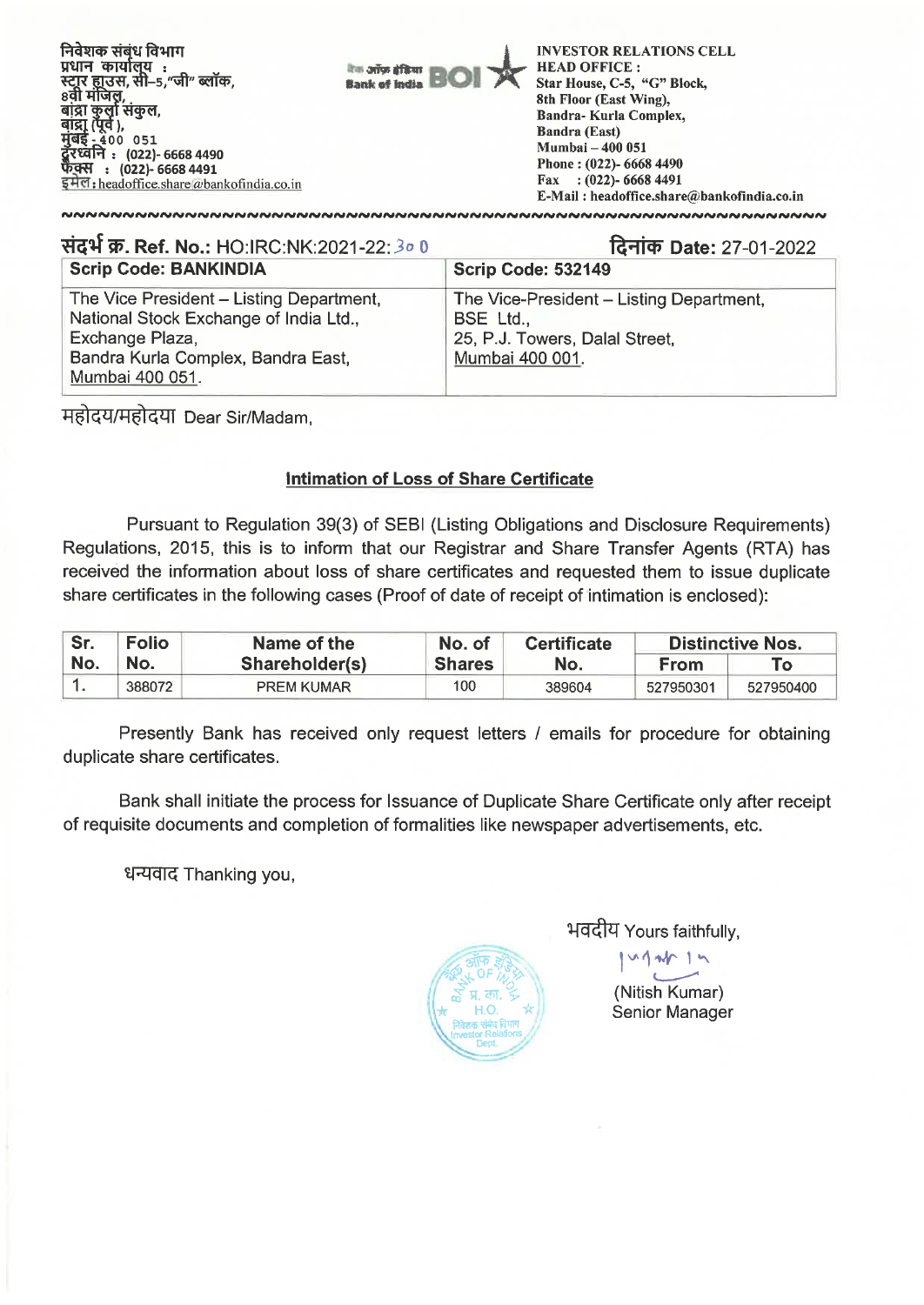## **Investor Relations Department**

| From:               | bssduplicate@bigshareonline.com                                                                                    |
|---------------------|--------------------------------------------------------------------------------------------------------------------|
| Sent:               | 25 January 2022 12:33                                                                                              |
| To:                 | Rajesh Venkataraj Upadhya; Investor Relations Department                                                           |
| $Cc$ :              | ganesh@bigshareonline.com; jibu@bigshareonline.com;<br>bhagwan@bigshareonline.com; Bssduplicate@Bigshareonline.Com |
| Subject:            | Duplicate Share Intimations Received On : 20220125 BANK OF INDIA - EQUITY Folio<br>no: 388072                      |
| <b>Attachments:</b> | 558867.pdf                                                                                                         |

CAUTION: This email originated from a source outside Bank of India. Do not click on links or open attachments unless you recognize the sender and you know the content is safe

## Dear Sir/Ma'am,

Please be informed that in terms of the provisions of the SEBI (LODR) Regulations, 2015, the Company is required to submit information regarding loss of share certificates and issue of duplicate certificates, to the stock exchange within two days of its getting information. Further, the said intimation has to be filed only through the mode of NEAPS filing for NSE and on listing.bseindia.com for BSE and not via hard copy submission.

Accordingly, we are sharing herewith the receipt of the following request for loss of share certificate of the Company by shareholders, to enable you to comply with the said regulatory requirement within the timelines prescribed.

| Client Name            | Cert. No I | Dist. No From Dist. NO. To Folio No. Quantity |           |        |     | Name              | JH 1 | JH2 |
|------------------------|------------|-----------------------------------------------|-----------|--------|-----|-------------------|------|-----|
| BANK OF INDIA - EQUITY | 389604     | 527950301                                     | 527950400 | 388072 | 100 | <b>PREM KUMAR</b> |      |     |

Should you have any queries in respect of the aforesaid instruction kindly revert back.

Regards,

Bigshare Services Pvt. Ltd.